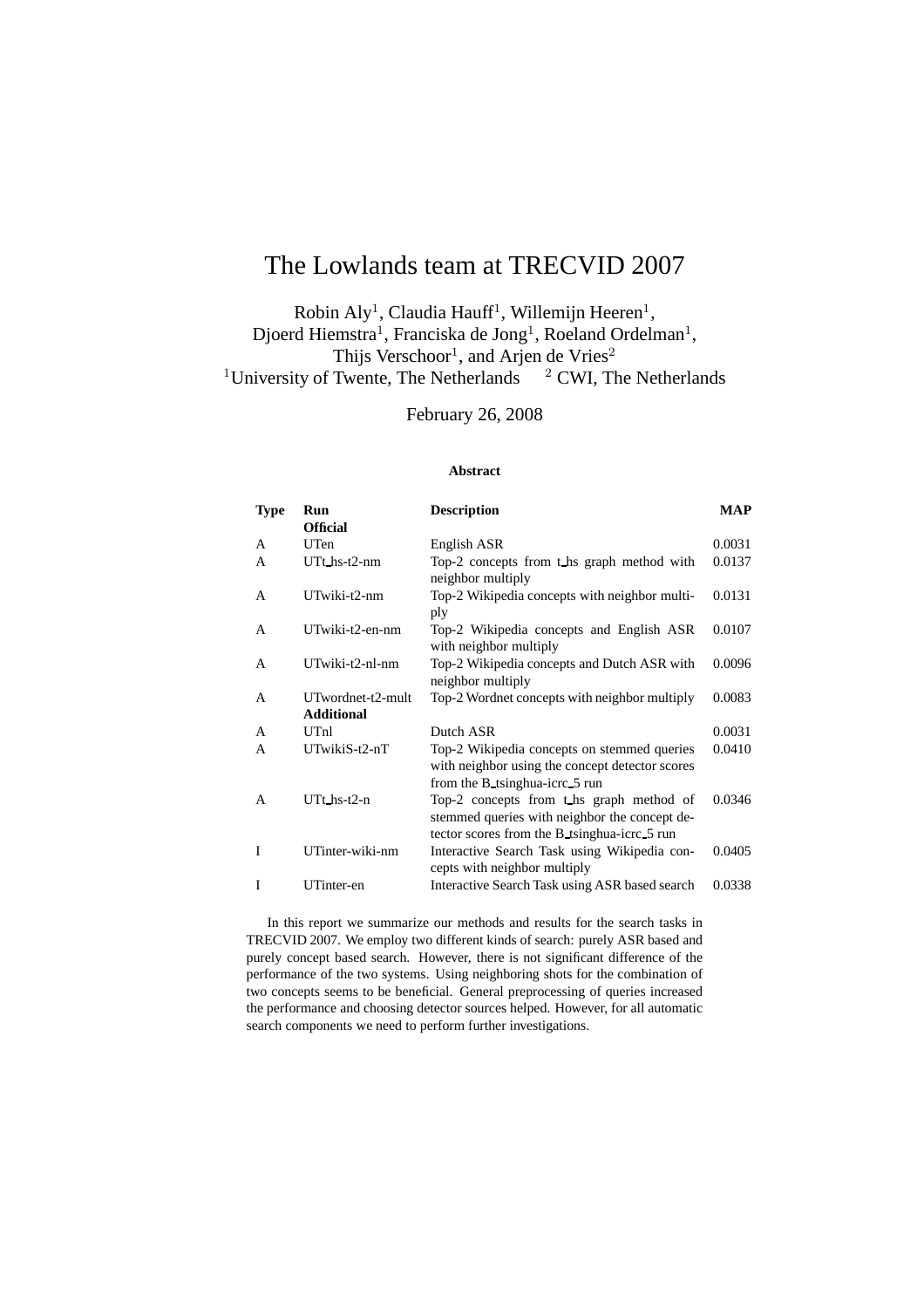We also present a thorough analysis of the results of the TRECVID 2007 Interactive Search task that the Lowlands team participated in unofficially. This allowed for a comparison of our baseline system's functionality with that of other participants. Moreover, the analysis provides more insight into how users interact with the baseline search system. Finally, recommendations are made on how to improve both the baseline system's performance and the current user interface.

# **1 Introduction**

Bridging the semantic gap is a key problem for multimedia information retrieval tasks such as video search [11]. It requires coupling of the well understood extraction methods for low level features from media files (e.g. color histograms or audio energy) and the semantically rich descriptions or concepts<sup>1</sup> in which users express their information needs (e.g. *Find me pictures of a sunrise*). In this paper we investigate how our concept combination methods [1] [4] perform against an ASR-only method<sup>2</sup>, and whether combining the two helps.

Concept detectors are commonly trained through positive and negative examples on a certain training dataset. For a particular domain appropriate sets of concepts and training data have to be selected. A less straightforward solvable problem is how to handle queries that do not correspond to exactly one concept from the selected set of concepts. Due to the lack of knowledge about the structure of the *semantic space*, it is not an option to simply increase the number of detectors up to the point where all requested concepts are covered. The hypothesis is that in order to support searching for *Condoleezza Rice* with a search system that only has the concepts *Face* and *Women* available, the uncovered concept has to be expressed as a combination of concepts for which detectors exist.

In this paper we describe three novel techniques to combine concept scores. The main innovations are in the score modification via the scores of preceding and following shots, and in combining the output for one detector with the output of other detectors. We also ran our IR system PF/Tijah [6] on the ASR output and investigated ways to integrate the results with the results from concept combination.

Furthermore, we developed a baseline video search interface and addressed its effectiveness and acceptance in unofficial interactive runs at TRECVID 2007<sup>3</sup>. Parts of this system will be developed further to study search in collections where the spoken content can be exploited as time-stamped metadata generated through e.g., ASR. This holds for audio collections and for video collections whose visual content mainly consists of talking heads; e.g., lecture recordings, meeting recordings, and interview collections. For speech-driven metadata the TRECVID tasks may be considered difficult as they target visual features in the video documents. On the other hand, this platform allows us to compare our baseline system's performance to that of other systems.

This paper is structured as follows. In Section 2 we introduce the system we used for our experiments. In Section 3 we elaborate on our concept combination methods.

<sup>1</sup> In TRECVID terminology high level features

<sup>2</sup>ASR: automatic speech recognition

 $3$ http://www-nlpir.nist.gov/projects/t01v/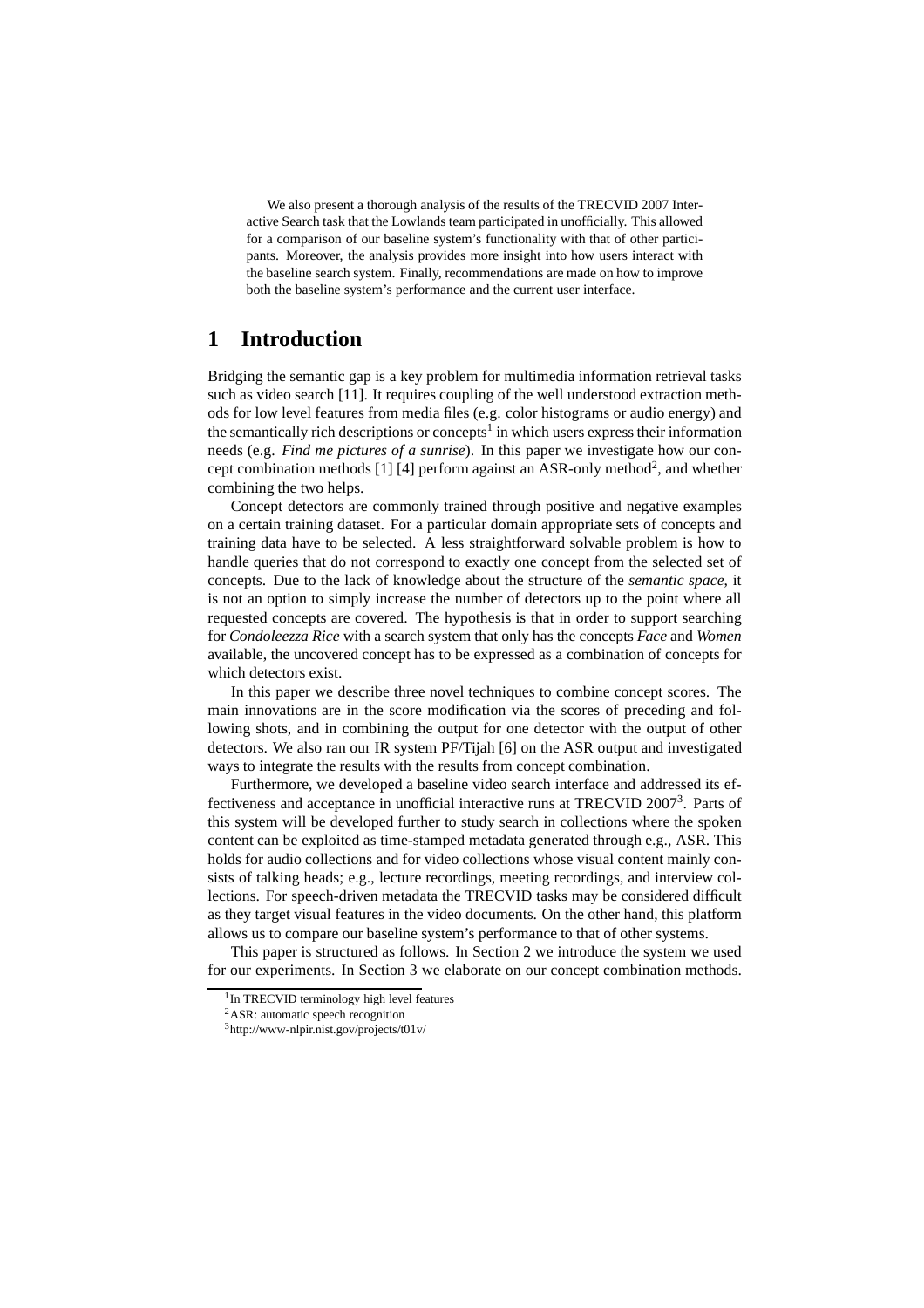

Figure 1: Architecture

Section 4 briefly outlines the PF/Tijah system. Section 5 shows the setup for the interactive search task. Section 6 describes the experiments we undertook to verify our methods. Section 7 concludes the paper.

# **2 Minos System Overview**

We named the IR System which we used to carry out the runs *Minos*<sup>4</sup>. It is designed to allow several search strategies as well as to combine them. The system architecture is shown in Figure 1.

In the data access layer we use the XML database, MonetDB-XQuery, with PF/Tijah as a Text IR extension. The data is stored in MPEG7 documents which contain time interval, English and Dutch ASR output and the scores of the concept detectors from the University of Amsterdam. MonetDB-XQuery provides a method to execute queries using an XML remote procedure call (XRPC).

In the IR logic layer, the search server is concerned with encapsulating the information retrieval logic and to hide the system's complexity from the presentation layer. It has the ability to use different search modules. The two search modules implemented at the moment provide concept based and text (ASR) based search. The data server provides a unified interface to deliver (meta-) data to the user. Bulk binary data, such as key frames are provided through a URL. The protocol from the IR logic layer to the presentation layer is using Web Services defined by the web service description language (WSDL) to ensure interoperability.

In the presentation layer we implemented two clients. One client is designed to carry out automatic search tasks. It gets passed the TRECVID topic file and automatically executes one topic after each other for all system configurations using the web service. The interactive client allows a human user to interact with the search system. At start up, the client program is told which search module it should use. This setting, together with the text query, gets passed to the search server. The server returns a list of shot identifiers together with a rank and a score. For all the shot identifiers the needed metadata is retrieved from data server. The key frame pictures get loaded from a potentially independent web server.

<sup>&</sup>lt;sup>4</sup>Minos is a mythologic King of Crete who created a un-escapable labyrinth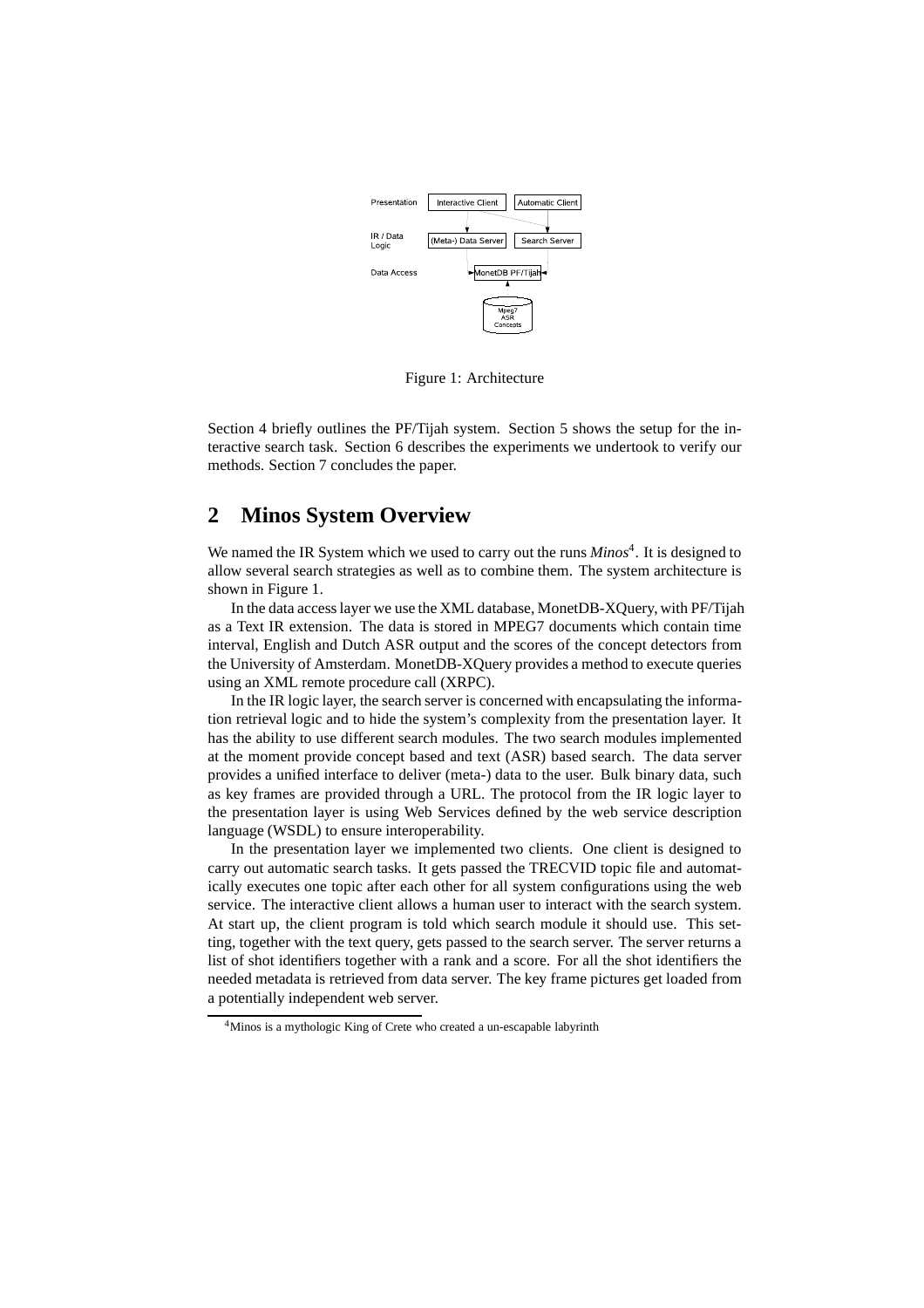# **3 Concept Combination**

As was mentioned earlier concept combination is carried out because one concept is unlikely to be enough to answer a user's query. Our notion of combination [1] focuses mainly on the co-occurrence of concepts. Unlike techniques mentioned in [15] we do not take relationships between concepts into account. Therefore the two concepts *Animal* and *Dog* would be treated the same for a query "Find me dogs". This allows the *Animal* concept to introduce noise (e.g. *Cats*) into the result. A big advantage is that there is no need for an ontology to represent those relationships.

### **3.1 Query To Concepts**

Users cannot be expected to know the concepts that are available to the system. User queries usually either consist of a few keywords (e.g. *Beach*) or more elaborate natural language requests (e.g. *Find me pictures of a beach with people.*). In the best case, the query contains one or more concept names and syntactic matching is sufficient. However, often this will not be the case. For instance, the set of concepts included in TRECVID include *Outdoor*, *Waterscape* and *People* but not *Beach*. Hence, the first task is the extraction of TRECVID concepts underlying the queries. The natural language query and the concepts available for the collection are matched and a ranking of relevant concepts is derived that shall resemble the information need expressed in the query as close as possible. We implemented two query to concept approaches: one is based on WordNet [3] glosses and Wikipedia pages, the second is based on WordNet's graph structure.

In the gloss (Wikipedia) approach, we consider WordNet glosses (Wikipedia pages) describing a concept as substitutes of the concepts. The relevant concepts to a query can then be found by using Text IR methods on the collection of the documents describing the concepts.

In the second approach, WordNet's graph structure is exploited. TRECVID concepts are mapped to synsets in WordNet. The distances between query terms and concepts on the graph are used to rank the concepts.

### **3.2 Concept Preprocessing**

Given the ranked list of concepts that are returned for a text query the system still has to select some concepts from this list for their combination. Using the whole list is not advisable as the query to concept step might return all concepts available to the system, although the irrelevant ones only with very small score. In [4] we performed studies on various strategies. Taking the top-2 concepts from the list showed the best performance. We used this setting in all experiments throughout this paper.

We used the concept detector scores from the A uva.Coeus 4 run of the high level feature detection task. We chose this run because we used the detector results from the University of Amsterdam [13]. Because we used these detectors in earlier experiments [1, 4], we expect better comparability. As our methods need scores within the interval [0..1[ we linearly scaled the scores to the desired interval. We had to take this decision as probabilistic scores were not available.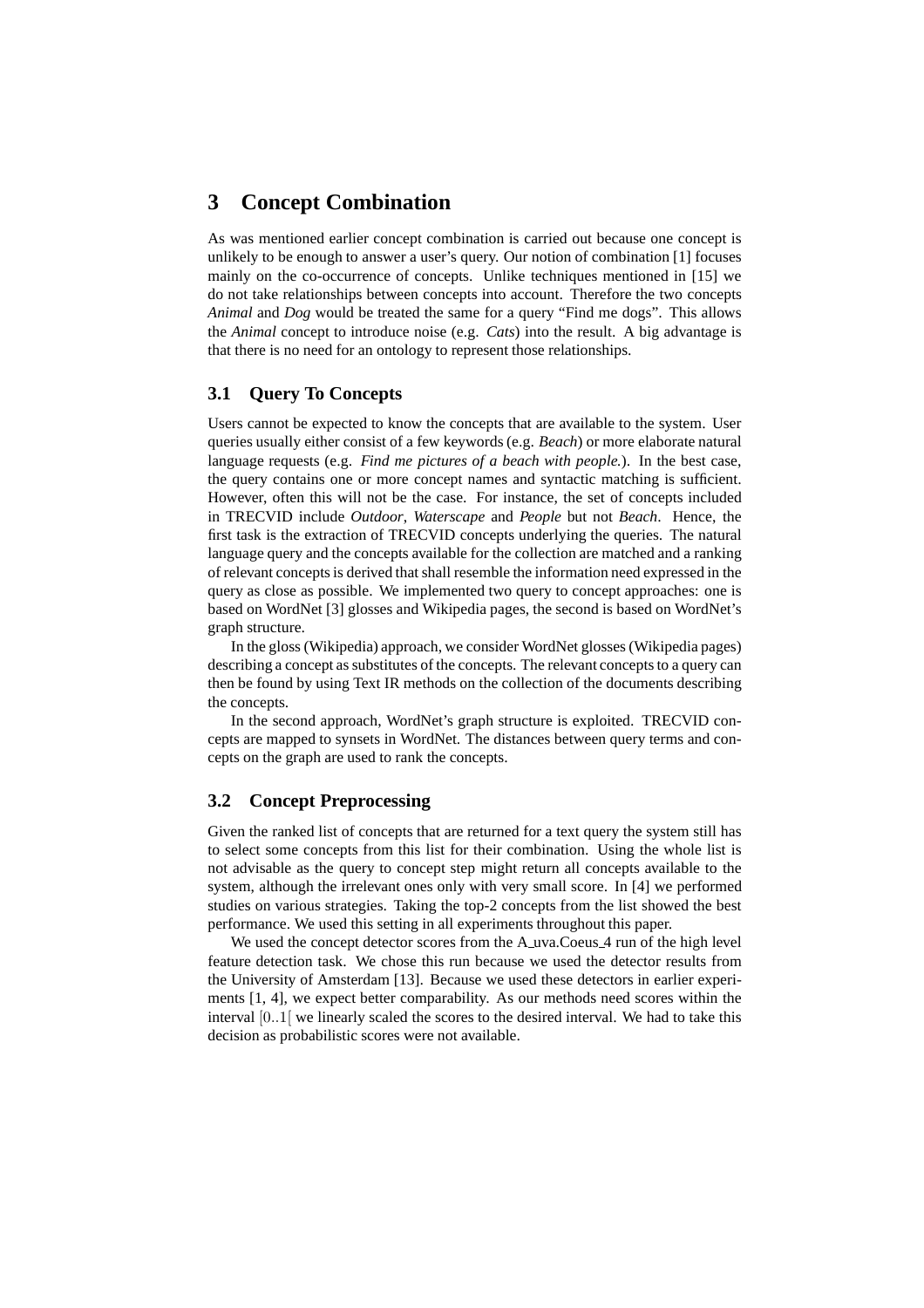Functions on single concept:

$$
r(c, s_j) = \frac{rank(s_j) - minRank(c)}{maxRank(c) - minRank(c)}
$$
(1)

$$
smooth(c,s_j) = \frac{\sum_{i=j-nh}^{j+nh} r(c,s_i)}{2nh+1}
$$
 (2)

Functions on multiple concepts:

$$
mult(C, s_j) = exp(\sum_{c \in C} log(r_c(s_j)))
$$
\n(3)

$$
n(C, s_j) = \frac{\sum\limits_{c \in C} r_c(s_j) \frac{\sum\limits_{c' \in C \setminus c} smooth(c, s_j)}{|C|-1}}{|C|}
$$
(4)

$$
nm(C, s_j) = \frac{\sum_{c \in C} r_c(s_j) exp(\sum_{c' \in C \setminus c} log(smooth(c, s_j)))}{|C|} \tag{5}
$$

#### Figure 2: Combination Functions

#### **3.3 Combination of Concept Scores**

In the following we describe the combination methods we used to calculate a joint score from the output of multiple detectors.

Figure 2 shows the definition of all used combination functions. The function  $r$ ) (1) returns the previous described derived score of the shot  $s_i$  as calculated from the rank. The function  $smooth(2)$  assumes that it is more likely that a concept  $c$  appears in the shot  $s_i$  if it also appears in previous or following shots. Similar approaches have been investigated using the text from automatic speech recognition associated with shots [5]. We define a surrounding neighborhood as a fixed number  $nh$  of shots before and after the actual shot  $s_j$  that contribute to the score of  $s_j$ .

The function  $mult(3)$  multiplies adds the logarithm of the scores of all concept detectors. At the end it applies the  $exp()$  function to bring the resulting score back into the interval [0..1[.

The Neighbor function  $n$  (4) considers all base scores multiplied with the average of the smoothed scores of the other concepts to apply.  $nm(5)$  is an extension of the mult function which weighs the individual scores by the  $log()$  of averaged smoothed scores of other concepts.

# **4 PF/Tijah TextIR**

We kept all information in an MPEG7 conform documents. To store the scores of the feature donations we extended the mpeg7:VideoSegmentType to include Concepts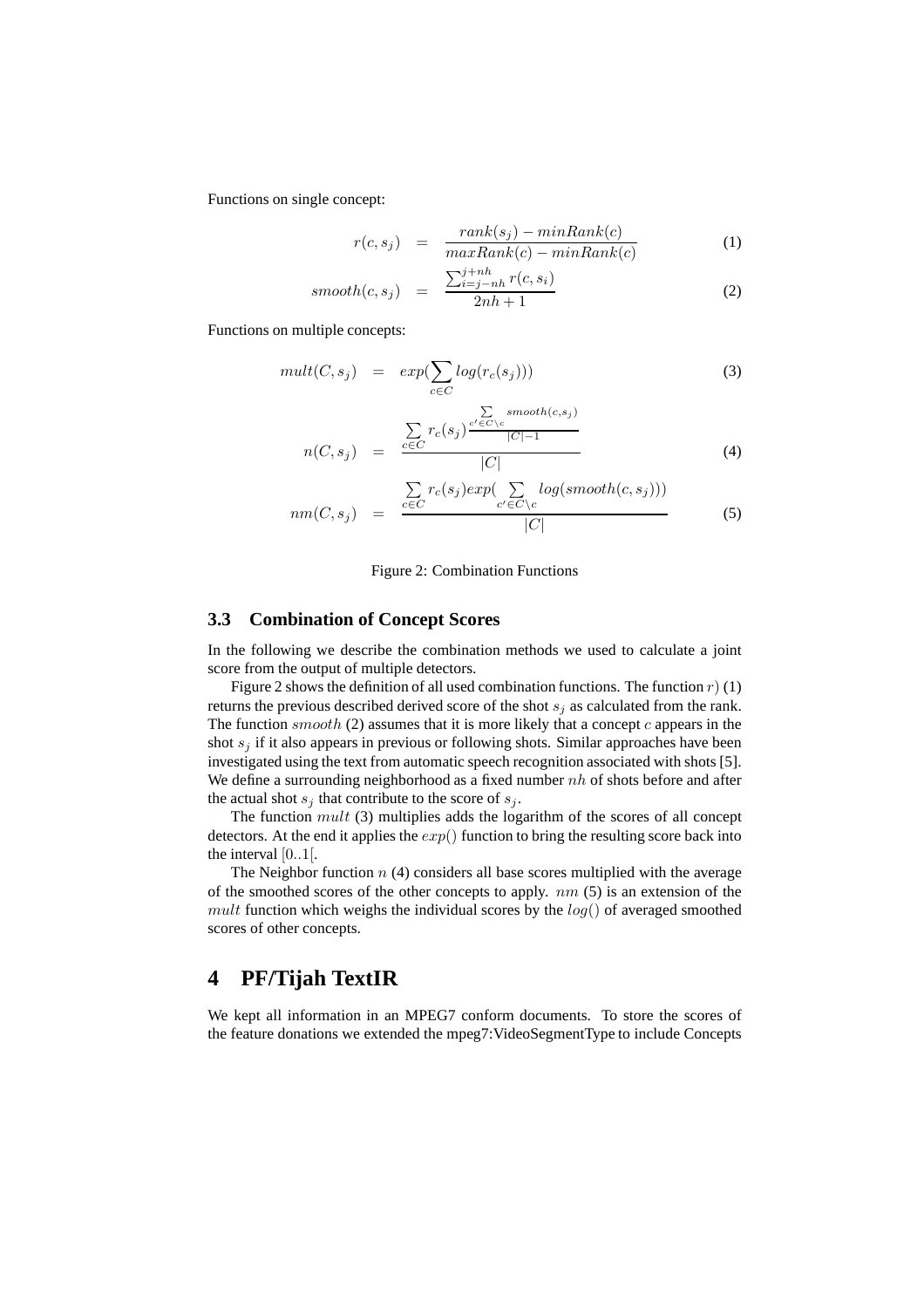subelement which in turn contains all concept scores of each subject.

Because the unit of retrieval was a shot, we used all ASR and automatic speech translation [7] from speaker segments overlapping with the shot segment to retrieve a shot. In this way the text associated with the shot could be a little more than what was actually spoken during the shot. Neighboring shots are considered to have a similar relevance; therefore this is not problematic.

In order to keep the data format to MPEG7 we extended the available vocabulary to also contain concept scores. This was done through creating a new schema on top of the existing MPEG7 schemas extending the existing type  $VideoSegmentTwo$  to allow definition of concepts.

We used the protocol the MonetDB's XML Remote Procedure Calls (XRPC) to communicate with the data layer. We implemented three such XRPC functions: (i) one which gets passed the query text and the language returning a ranking of shots, (ii) one which gets passed the query text and returns a list of concepts and (iii) a function which retrieved all metadata for a list of shot identifiers.

To see if a joint result of ASR output and concept combination could be beneficial we use the score from the shots found from ASR as "artificial" concept that could get combined like the others.

# **5 Interactive Search**

We developed a baseline video search interface and addressed its effectiveness and acceptance in unofficial interactive runs. The system will be developed further to study search in collections where the spoken content can be exploited as time-stamped metadata generated through e.g., ASR. This holds for audio and video collections whose visual content mainly consists of talking heads; e.g., lecture recordings, meeting recordings, and interview collections. For speech-driven metadata the TRECVID tasks may be considered difficult as they target visual features in the video documents. However, this platform allows us to compare our baseline system's performance to that of other systems.

### **5.1 User Interface**

Since most users, i.e. non-expert users, usually formulate text queries when using search engines, we only included query-by-keyword search (as opposed to query-byexample or query-by-concept search) in our baseline search system. As opposed to more advanced video search systems such as MediaMill [13], Informedia [2], and Físchlár [12], we have not (yet) included ways to use relations between shots for result presentation, such as temporal relations or stories (e.g., [12, 13]), or semantic relations ([2, 13]). This was due to lack of development time.

We tested two manners of query processing for retrieval: (i) ASR-based search (UTinter en), and (ii) concept-based search (UTinter wiki nm). These differences currently do not affect the type or manner of information presentation in the UI.

A screen shot of the UI is given in Figure 3. After processing a query entered at the top of the screen, the total number of results found is reported and retrieved shots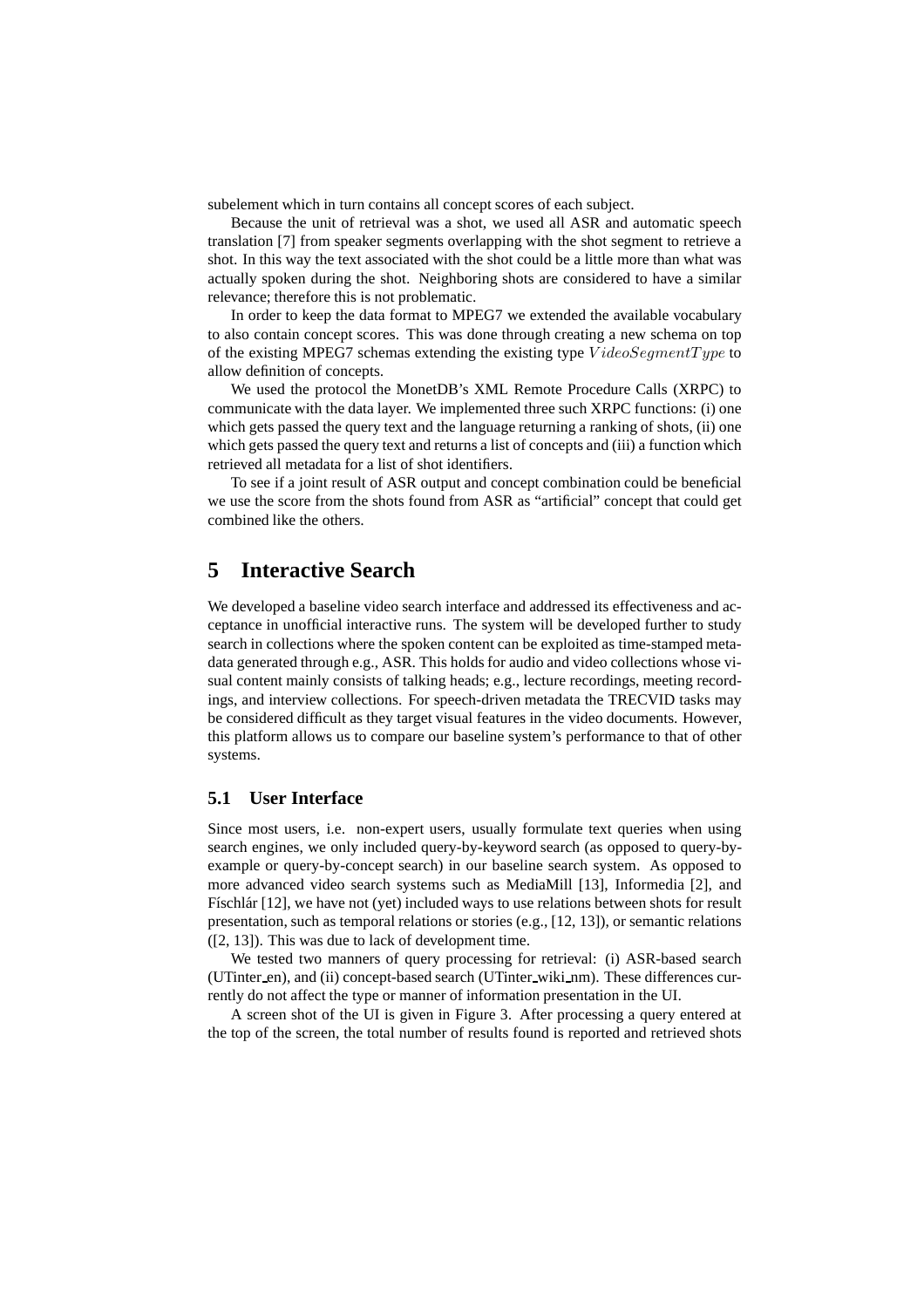

Figure 3: Screen shot of the search interface.

are presented. Results are shown in sets of 16 key-frames per page (in a 4 x 4 matrix). For each key-frame the concepts most strongly associated with it are given as well as the option to move that particular shot to the list of results that users definitely want to keep. This is done by clicking the plus-button next to a shot. The definitive selection is shown in the green bar at the bottom of the screen. Clicking on a key-frame gives more precise information on that frame on the right hand side of the screen: an enlarged view of the shot, the list of concepts associated with it, and the machine-translated English version of the Dutch ASR text associated with the shot.

### **5.2 Method**

Each search run in TRECVID consists of 24 topics (or: search tasks). In the interactive task these do not have to be completed by a single person. Since we tested two system variants, 48 topics had to be searched for. We had six Dutch participants (age range=21- 27; 1 female, 5 males) each complete eight topics, four on each system variant, see Table 1 for the design. All participants used search engines on a daily basis and three out of six indicated to also search for videos. They furthermore regularly searched online library catalogs. All were novice users of the system.

Topics, queries and results were in English, the second language of our users. Tests were run on PCs with 19" monitors in a quiet room. Before the actual test, users filled out a demographic questionnaire, which was followed by written instructions and practice with the search system on a topic that was not part of that searcher's test set. This lasted about 20 minutes. During testing, system variant and topic order was counterbalanced across participants. Between performing the search tasks on the two system variants, participants got a short break, and after each topic they filled in a post-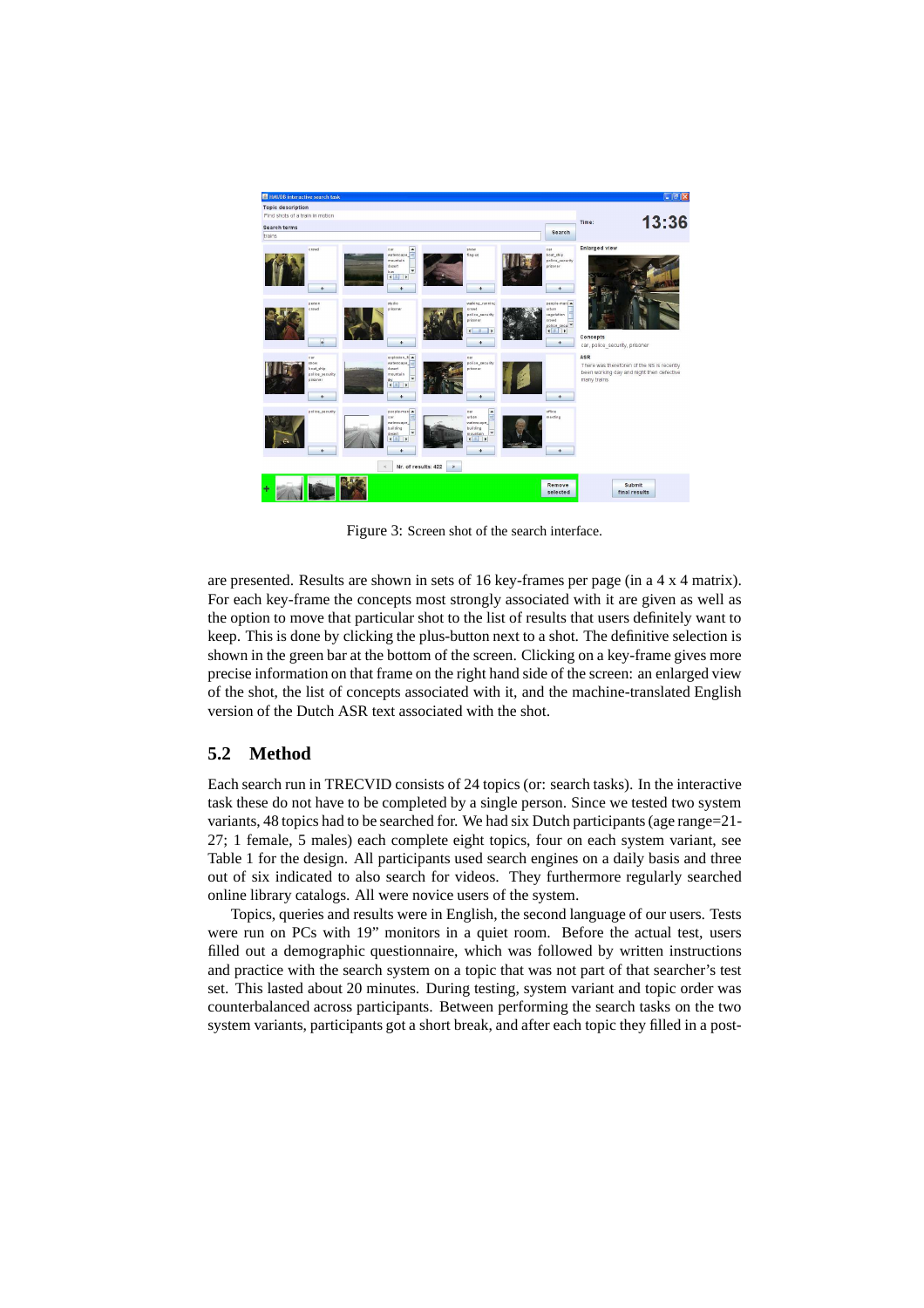|                     | $S_{ASR}$                   | $S_{Concept}$ |
|---------------------|-----------------------------|---------------|
| $T_{0197}-T_{0200}$ |                             |               |
| $T_{0201}-T_{0204}$ | 3                           |               |
| $T_{0205}-T_{0208}$ | 5                           |               |
| $T_{0209}-T_{0212}$ | $\mathcal{D}_{\mathcal{L}}$ |               |
| $T_{0213}-T_{0216}$ |                             |               |
| $T_{0217}-T_{0220}$ |                             |               |

Table 1: Design scheme showing which participant completed which topics on which system variant S. Subjects with uneven numbers first got the system variant with ASR-based search, for subjects with even numbers it was the other way around.



Figure 4: Per Query Average Precision

topic questionnaire (translated to Dutch from the CMU2006 example<sup>5</sup>). They received monetary compensation for their efforts.

Participants mostly used the full 15 minutes per topic; they stopped early if no more matching shots were found. In these cases 10 to 14 minutes were used, except for topic 0219 that was abandoned after 6 minutes (see section 6.2.1 for more information on this topic). During testing we measured the interaction with the system by logging user actions. After the interactive task a post-test questionnaire was administered on the system's general usability.

For score computation, result sets were filled to 1000 results. If the user's result set was not large enough it was completed with the results from his/her last query, and if necessary the set was further completed with the results from the automatic run for that topic<sup>6</sup>.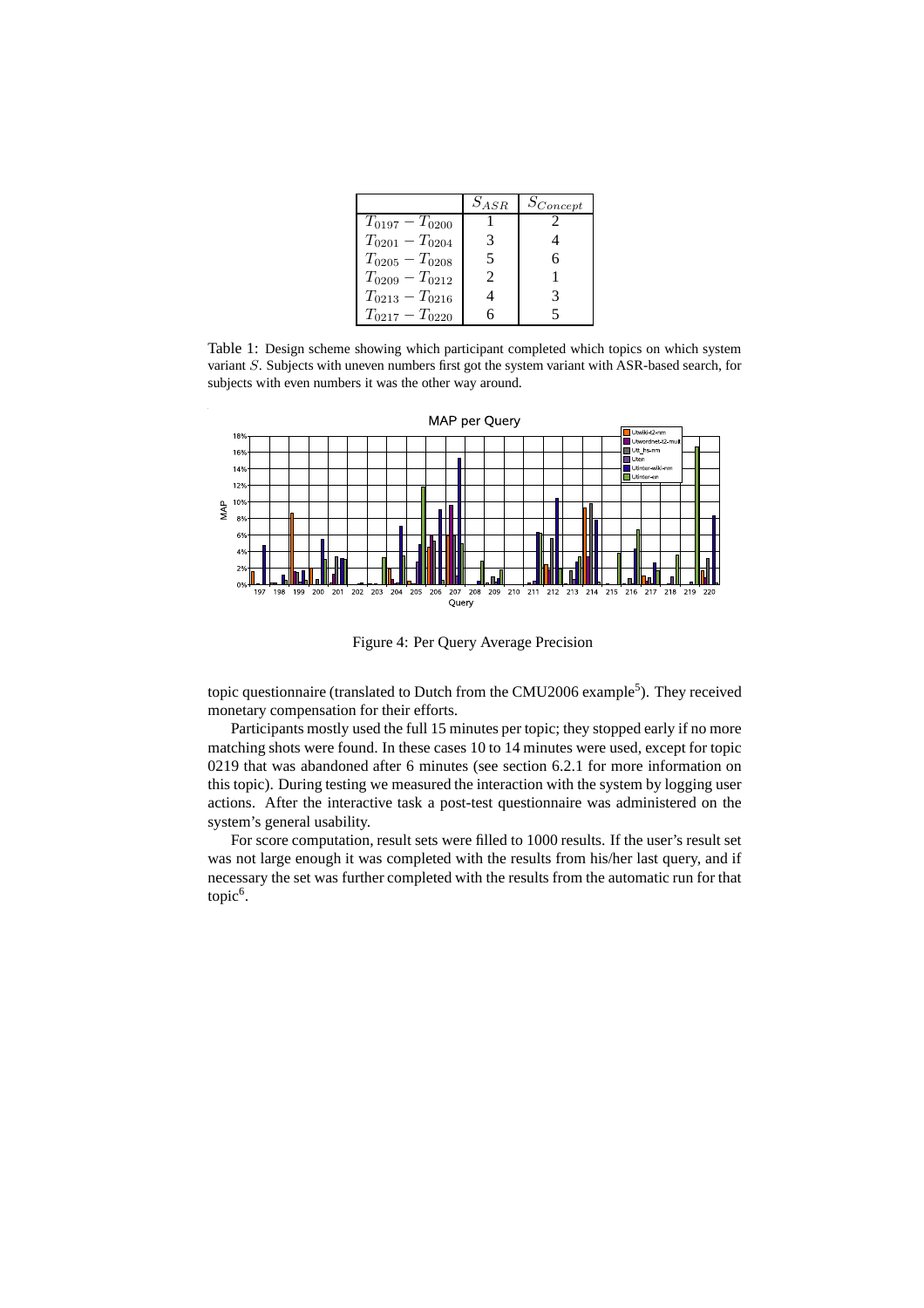# **6 Experiments**

In this section we describe the experiments we did to verify our methods. First in Section 6.1 Runs according to the automatic search task description of TRECVID are described. The following Section 6.2 describes the outcome of our interactive user studies with the search system.

### **6.1 Automatic Runs**

All our official runs are automatic runs. For the six runs we used the text IR based method with the Wikipedia and WordNet corpus and the graph based query to concept method hierarchical shortest path. We left out other graph based methods as they did not help increasing the performance in [4]. The given topics where then fully automated executed by the system.

Overall one of our runs reached the median of all submitted runs. Later we found out that there were some simple changes of our methods which improved the results significantly.

To compare the different Query to Concept mechanisms we compare the two official runs UTwiki-t2-nm and UTt hs-nm together with the unofficial run UTwordnet-t2 nm (MAP 0.0139) it is not possible to conclude whether graph or text based methods are to be preferred.

A comparison between the combination methods based on the official run is problematic. There is an indication that the neighbor multiply method is better to the multiply method. To what extend this is true would have to be verified by runs using the same Query to Text method but varying combination methods.

We also compared the performance of our system when using Dutch and English language. For Dutch we used the direct ASR output and human translated topics. The result of this unofficial run UTnl was 0.0031 and therefore exactly the same as the one from English, which was machine translated.

Furthermore, we investigated whether using text scores, as another concept, helps. From the listed runs we have to conclude that using ASR - at least in this manner - is decreasing performance.

Additional checks on the returned concepts from the Query to Concept phase revealed that very often the same concepts were chosen. Investigations showed that this was due the nearly constant beginning of the textual topic "Find shots of". Introducing a stop word mechanism which removed this bit yielded significant improvements. Hereafter all reported results were achieved using this stop wording.

To see whether the chosen source of concept detector scores matters we ran the combination UTwiki-t2-nm on all available sources, see Figure 5. It can be seen that the achieved MAP is significantly different depending on the source. The source we chose for the official runs (A uva.Coeus 4) performed within the upper third of the sources. The run B\_tsinghua-icrc\_5 yielded the best results. We used this detector source for another intensive investigation of the performance of all query to concept and

<sup>5</sup>Last visited Oct. 22 2007: http://www-nlpir.nist.gov/projects/tvpubs/tv6.papers/cmu talk search.slides.pdf <sup>6</sup>Double entries were removed.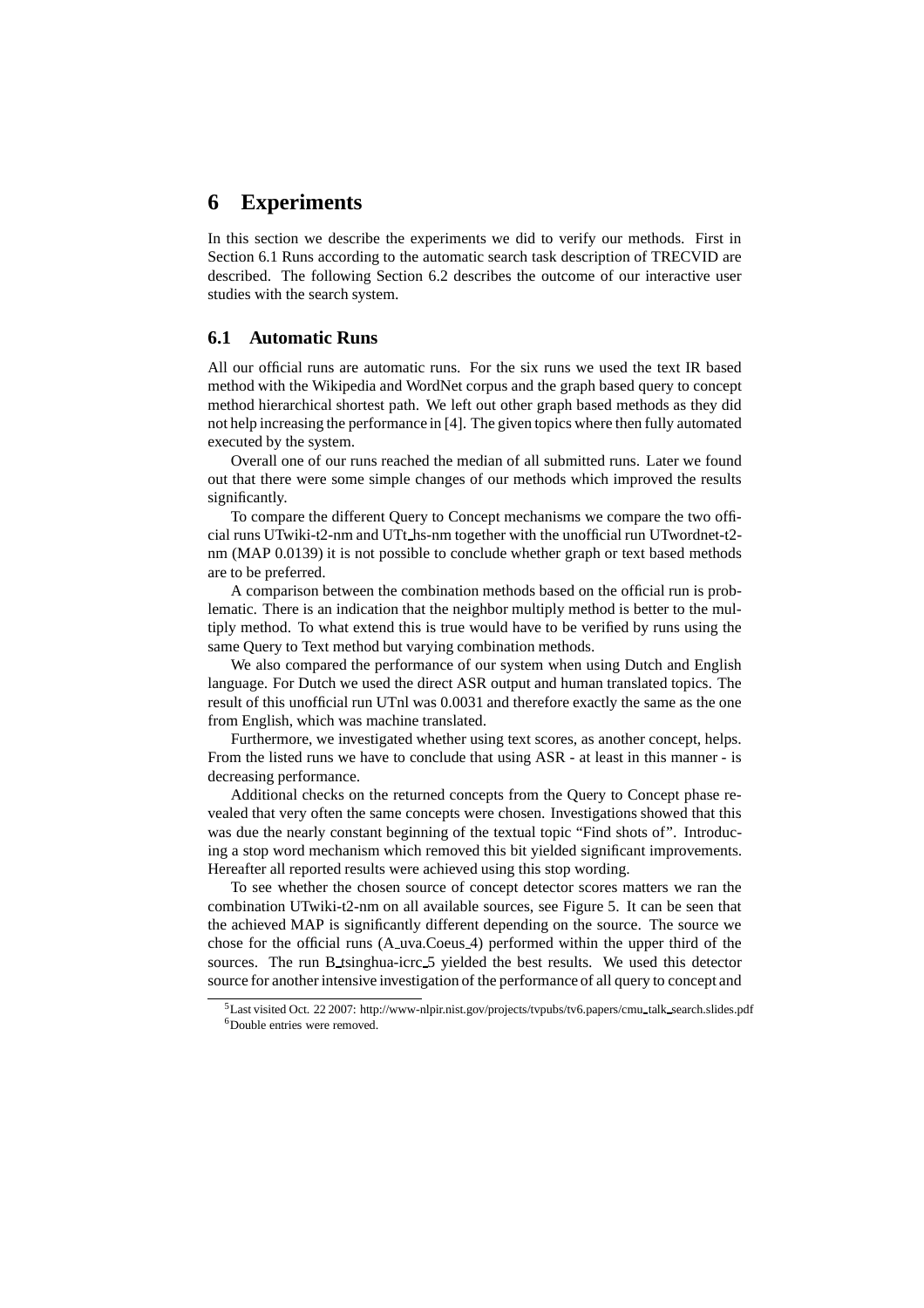

Figure 5: Dependence on Base Detectors

combination methods. As reference we report the run which resulted in 0.0410 MAP, which was using the Wiki explanation of the concept, and the graph based method t\_hs.

### **6.2 Interactive Search**

The results presented in this section were gathered from a small number of users, as is usually the case for this type of evaluation. This implies that effects must be interpreted with caution.

#### **6.2.1 Evaluation results**

The UTinter en interactive run on average got a MAP of 3.5% and the UTinter wiki nm run got 4.63%. This difference was not significant; UTinter en scored higher on some topics whereas UTinter wiki nm got better results on others. For topics 0197, 0207, 0212, 0214 and 0220 concept-based search scored higher than ASR-based search. For topics 0205, 0215, 0218 and 0219 it was the other way around.

Most noticeable are the results for topic 0219 (*Find shots that contain the cook character in the Klokhuis series*), where ASR-based interactive search outperforms all other conditions (both interactive and automatic). Given that the content as well as our searchers are Dutch, they could have used their knowledge of the TV show during search. Analysis of the users' logs showed that this was not necessary: the high score on topic 0219 was the result from one user finding a single shot for the query 'cook klokhuis' as opposed to another user who found no relevant shots at all using different queries.

In comparison with the official interactive runs of other groups, our baseline system ranks among the lowest scoring interactive systems. This may be considered unsurprising given the basic nature of our UI and the fact that we had novice users. In comparison with the corresponding automatic runs (0.31% and 1.37%, respectively) an improvement was found with users in the loop.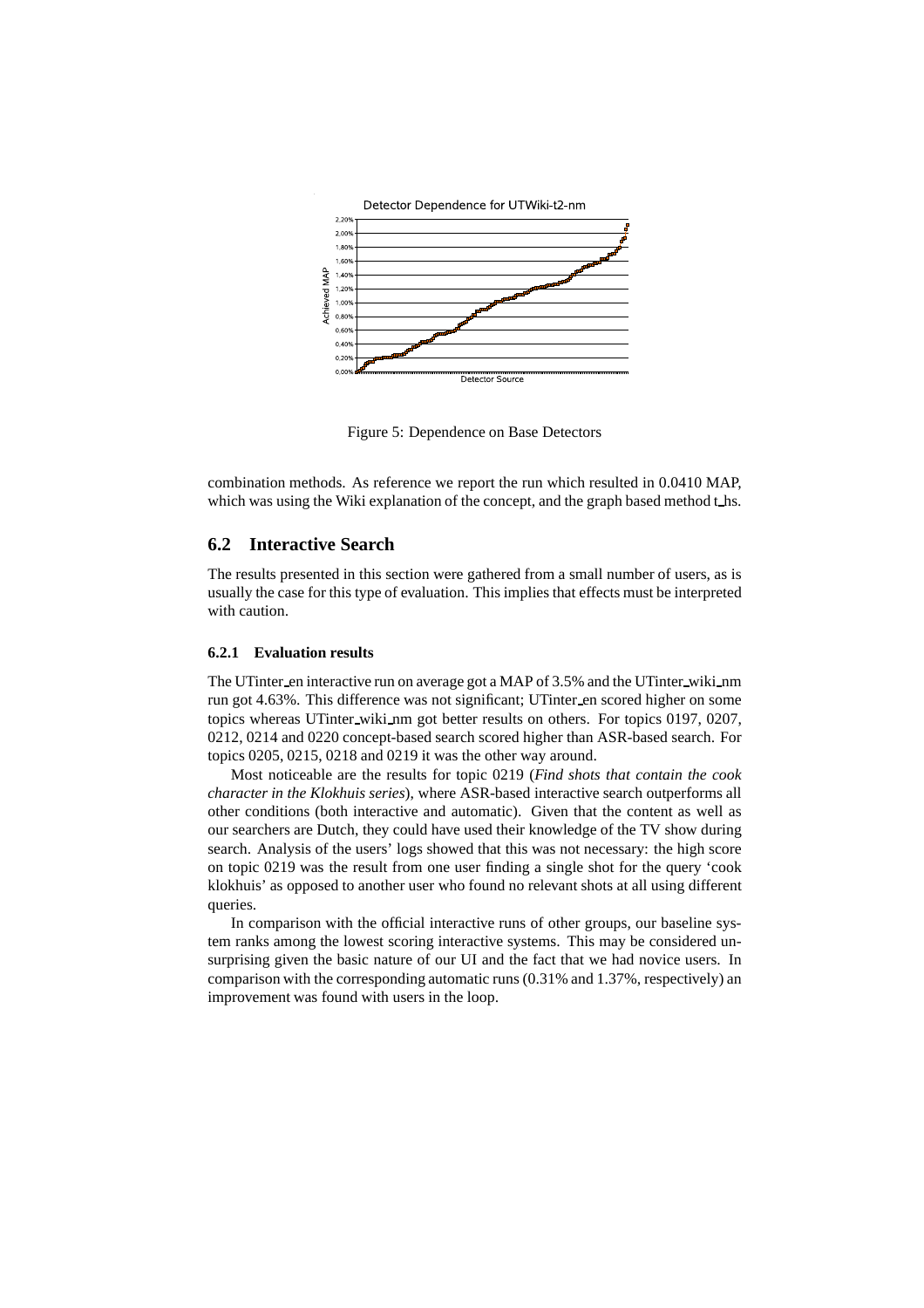| User | Text | Concept | Average |
|------|------|---------|---------|
| 1    | 0.51 | 0.48    | 0.50    |
| 2    | 0.63 | 0.93    | 0.80    |
| 3    | 0.47 | 0.79    | 0.61    |
| 4    | 0.67 | 0.35    | 0.53    |
| 5    | 0.69 | 0.60    | 0.63    |
| 6    | 0.65 | 0.86    | 0.74    |
| avg. | 0.60 | 0.67    | 0.63    |

Table 2: Average precision at the number of saved shots, per user and per search type.

#### **6.2.2 User Performance and Usability**

Besides system performance we monitored how the system was used by logging user actions. In the UTinter wiki nm run (i.e. concept-based search) participants on average formulated almost 17 queries, looked at 25 previews and saved about 12 shots per topic. Average query length was 2.8 words. In the UTinter en (i.e. ASR-based search) run participants on average formulated almost 27 queries, looked at 25 previews and saved about 12 shots per topic. Average query length was 1.7 words.

One might hypothesize that the shots saved by participants are relevant. To assess this expectation we examined the agreement of the participants' choices with the NIST judgments. Table 2 shows the results. The users' precision at the number of saved shots was 63% on average (shots not judged by NIST were excluded from the analysis). This number may seem rather low, but it is comparable to earlier results [14]. Moreover, given the average number of 12 saved shots per topic, the impact of one or two irrelevant shots on the precision of the saved shots is relatively high. In the following we call the disagreement between the users in our study and the NIST accessors error. However, we remind the reader that there is the possibility that the users in our study could identify the relevance of shot better than the official accessors, as they natively spoke the same language as in the video content.

We examined three cases to better understand why users in some cases may have selected irrelevant shots. These cases were chosen such that the total number of saved shots was over 20, and the number of irrelevant shots saved in comparison to the number of relevant shots saved was high: (i) 18 irrelevant v. 7 relevant shots for topic 0212 with text-based search, (ii) 10 irrelevant v. 21 relevant shots for topic 0213 with textbased search, and (iii) 17 irrelevant v. 26 relevant shots for topic 0220 with conceptbased search. Topic 0212 asked to *Find shots in which a boat moves past*. Most errors were made when shots were selected that contained non-moving boats, lying along quays. Topic 0213 was *Find shots of a woman talking toward the camera in an interview - no other people visible*. Shots of women involved in a dialog, but currently not speaking, gave the most frequent errors. Furthermore, shots with other people visible were saved. Thirdly, topic 0220 asked searchers to *Find gray-scale shots of a street with one or more buildings and one or more people*. Errors contained e.g., indoor shots with house-like walls and paths rather than streets. In these three example cases, we think that users were unaware of the many mistakes they made, since they each indi-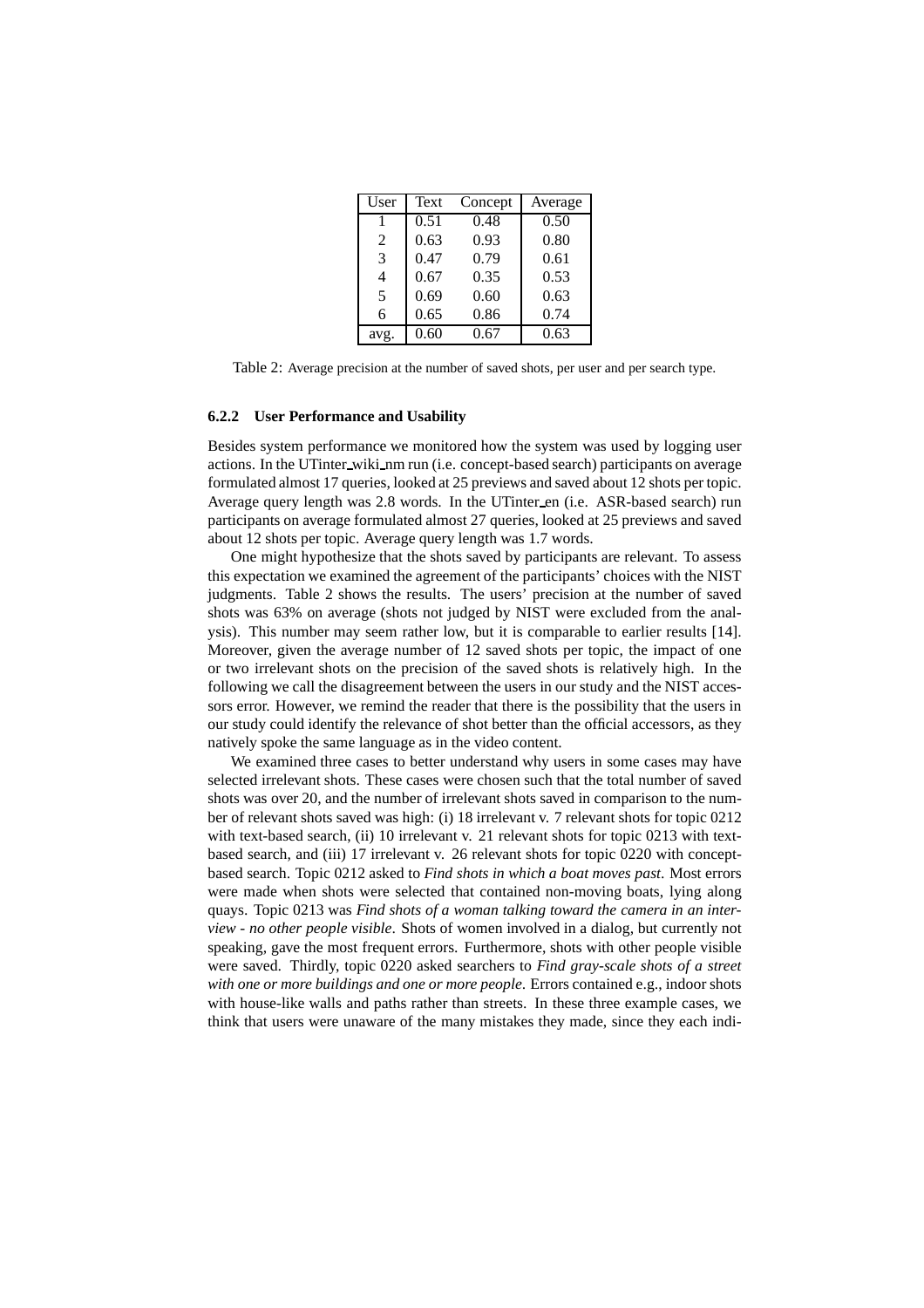|              | $S_{ASR}$            | $S_{Concept}$        |
|--------------|----------------------|----------------------|
| EaseToFind   | $3 - 7 - 5 - 2 - 7$  | $11 - 2 - 2 - 5 - 4$ |
| Time         | $2 - 1 - 3 - 5 - 13$ | $2 - 1 - 5 - 6 - 10$ |
| Satisfaction | $2 - 4 - 5 - 9 - 4$  | $8 - 2 - 3 - 6 - 5$  |

Table 3: Results of the post-topic questionnaires: counts for each step on the scale of 1 to 5.

cated that they were satisfied with their results for these topics, had sufficient time, and found it easy to find relevant shots (by rating these statements with 4 or 5 on a scale of 1=poor to 5=good).

These cases are taken to suggest that searchers' criteria for accepting shots were not strict; they seemed to accept the shots that best matched the topic, even when that match was only partial. The reason for this is not clear. A possible explanation is that the system's MAP score was not too high, which may have made finding relevant shots relatively difficult for users. They therefore may have been willing to make compromises by accepting shots that partially matched the topics. Moreover, it may mean that users need to be instructed more stringently to follow the topic exactly. Finally, shots that were somewhat unclear – which made it more difficult to correctly judge their contents – might have benefited from the option to play the video for disambiguation.

Zooming in on the queries formulated by users, we found that of a total of 1053 queries to 48 topics (24 per system variant) 44 typos and 8 language errors were made. A 'language error' is defined as either an error due to incorrect transfer of a Dutch word or a misspelled word that was not corrected by the searcher (which a recognized typo would be). Moreover, 128 queries were repeated literally within search tasks, and 8 times participants used operators (AND, NOT,  $-$ )<sup>7</sup>. Mainly the high number of repeated queries makes search inefficient, which was already remarked by the participants: they suggested to include the functionality of showing search histories to prevent this.

As for the post-topic questionnaires (i) the ease to find results, (ii) the sufficiency of time to complete search, and (iii) overall satisfaction with the result were rated (on a scale of 1=poor to 5=good). The results are shown in table 3. The median ratings are consistently higher for ASR-based than for concept-based search for each of the subquestions, but nonparametric statistical tests revealed no differences. With respect to the individual topics, users found topics 0197, 0202, 0203, 0208, 0210, and 0211 especially difficult, rating the ease to find relevant shots at 1 or 2. On the other hand, topics 0199, 0204, 0212, and 0213 seemed relatively easy.

The post-test questionnaire addressed the UI's usability by asking about learnability, satisfaction, ease of use, and interface design on a scale of 1 (=poor) to 5 (=good). The median for ease of use was high, i.e. 5, but overall satisfaction was below average at 2.5. We think that these findings are due to the combination of a basic design adhering to known functionalities that however did not lead to satisfying numbers of relevant shots. Furthermore, the system was judged relatively easy to learn (3.5) and also its design was rated positively (4).

Finally, users were asked for any remarks on the system or suggestions for its improvement. According to three out of six participants improvement was mainly needed

 $7$ The system was not designed to use operators, but participants were not informed of this beforehand.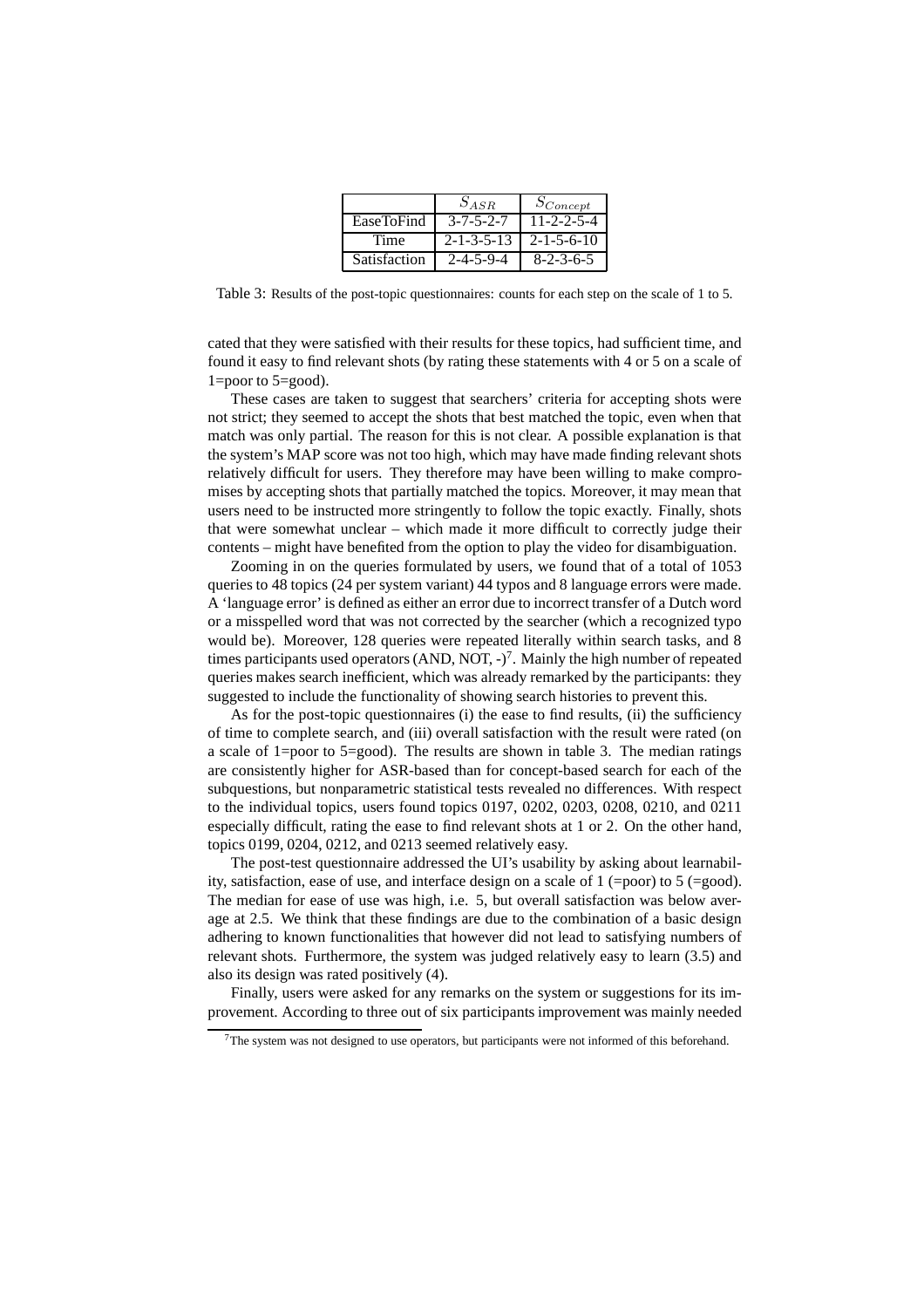in the match between the shot and its associated concepts. Users might have found the idea of associated concepts useful for their searches, but perceived the accuracy of the concept assignments as too low. None of them made remarks about the relatively poor quality of the ASR text in the detailed view, but it has been shown that low-quality ASR does not help users, e.g., [10], and may even hinder them [9]. Another suggestion for improvement made by the users, again three out of six, was to include more information on their current location in the result set.

# **7 Conclusion**

We conclude that we achieved in the official runs around the median of the other systems. Later we found that stemming and query stop words improved the results significantly. The usage of English or Dutch ASR (or machine translated ASR) did not yield a significant difference. In comparison to combination methods the performance was worse. To incorporate them as an artifical detectors score into the combination lowered MAP. Finally, we found that our method strongly depends on the kind of detector source.

Given the evaluation of the interactive search system presented in this report there is room for improvement of the UI, but also of the search engine itself. Reasons for why we performed comparatively bad in the Interactive Search task are:

- The current functionality of the interface is very basic;
- Our users were novice users of the system, who were not information professionals, and also second language users;
- The low MAP scores obtained on the data make the task difficult to begin with.

Therefore, to improve overall performance, both the UI and the search engine should be developed further.

As for the UI, relations between shots should be exploited. As we mentioned in section 5.1, we did not have the time to include such relations. For instance, once a user finds a relevant shot, it is likely that neighboring shots are relevant as well, but in our system this temporal dependency was not exploited. In addition to temporal relations, semantic and visual similarity could also be used, either by grouping shots on screen according to these criteria, or by allowing users to use a 'give me more of this' functionality. A second improvement of the UI would be to show search histories per search task, so that queries are not formulated twice, because the searcher did not remembered he/she had already tried that particular combination of search terms. Thirdly, user support for orientation within the result pages should be improved, for instance by including a page index.

The search system showed median performance in the automatic run. This, however, did not seem to result in a precision that was high enough from the viewpoint of the user. For instance, Web users at most look at 2 to 3 pages of results [8], which is only few dozens of results. With a MAP in the range of a few percents, users will not be satisfied with those first few dozens, and therefore may perceive their task as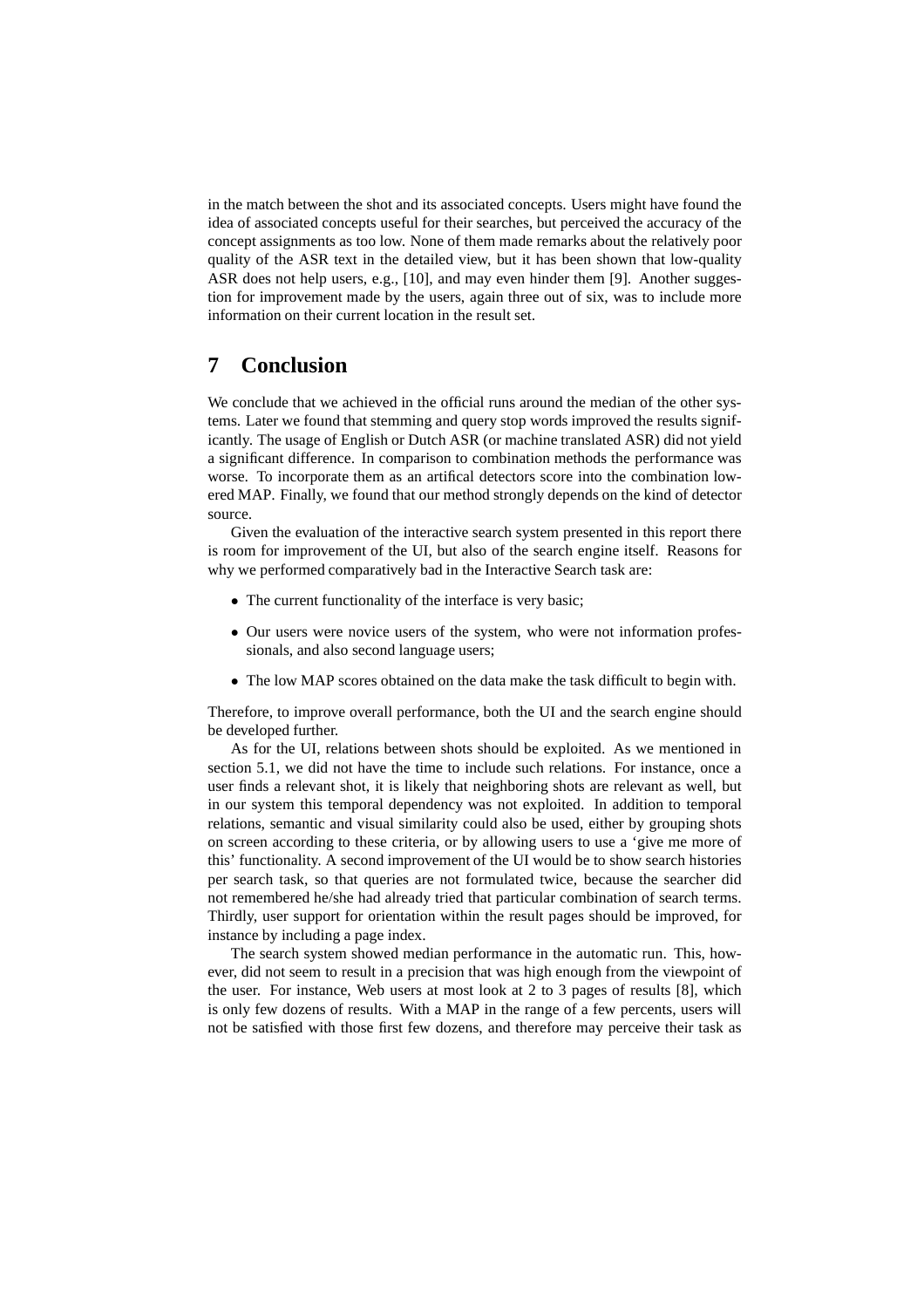effortful and difficult if the UI does not support efficient exploration of the collection. This calls for improvements in baseline search performance.

Finally, the fact that our users were novice, non-native searchers may have affected their search capabilities somewhat. Though the number of observable language errors was low, the participants' ability to successfully rephrase queries was probably less than in natives. The use of student participants instead of information professionals has the disadvantage that the former group has probably developed less strategies to work around quirks of search systems.

In future work on UIs for searching audiovisual archives we will incorporate the recommendations made by our users, and we will further investigate the question of how to improve textual representations of the spoken content.

## **References**

- [1] R. B. N. Aly, D. Hiemstra, and R. J. F. Ordelman. Building detectors to support searches on combined semantic concepts. In *Proceedings of the Multimedia Information Retrieval Workshop, Amsterdam, The Netherlands*, pages 40–45, Amsterdam, August 2007. Yahoo! Research.
- [2] M.G. Christel. Evaluation and user studies with respect to video summarization and browsing. In *Proceedings of IS&T/SPIE Symposium on Electronic Imaging*, 2006. San Jose, CA.
- [3] Christiane Fellbaum. *Wordnet: An Electronic Lexical Database*. The MIT Press, 1998.
- [4] C. Hauff, R. B. N. Aly, and D. Hiemstra. The effectiveness of concept based search for video retrieval. In *Workshop Information Retrieval (FGIR 2007), Halle, Germany*, volume 2007 of *LWA 2007 Lernen - Wissen Adaption*, pages 205–212, Halle-Wittenberg, 2007. Gesellschaft fuer Informatik.
- [5] A.G. Hauptmann, R. Baron, M. Christel, R. Conescu, J. Gao, Q. Jin, W.-H. Lin, J.-Y. Pan, S. M. Stevens, R. Yan, J. Yang, and Y. Zhang. Cmu informedias TRECVID 2005 skirmishes. In *Proceedings of the 3rd TRECVID Workshop*, 2006.
- [6] Djoerd Hiemstra, Henning Rode, R. van Os, and J. Flokstra. Pftijah: text search in an xml database system. In *Proceedings of the 2nd International Workshop on Open Source Information Retrieval (OSIR), Seattle, WA, USA*, pages 12–17. Ecole Nationale Supérieure des Mines de Saint-Etienne, 2006.
- [7] Marijn Huijbregts, Roeland Ordelman, and Franciska de Jong. Annotation of heterogeneous multimedia content using automatic speech recognition. In *Proceedings of the second international conference on Semantics And digital Media Technologies (SAMT)*, Lecture Notes in Computer Science, Berlin, December 2007. Springer Verlag.